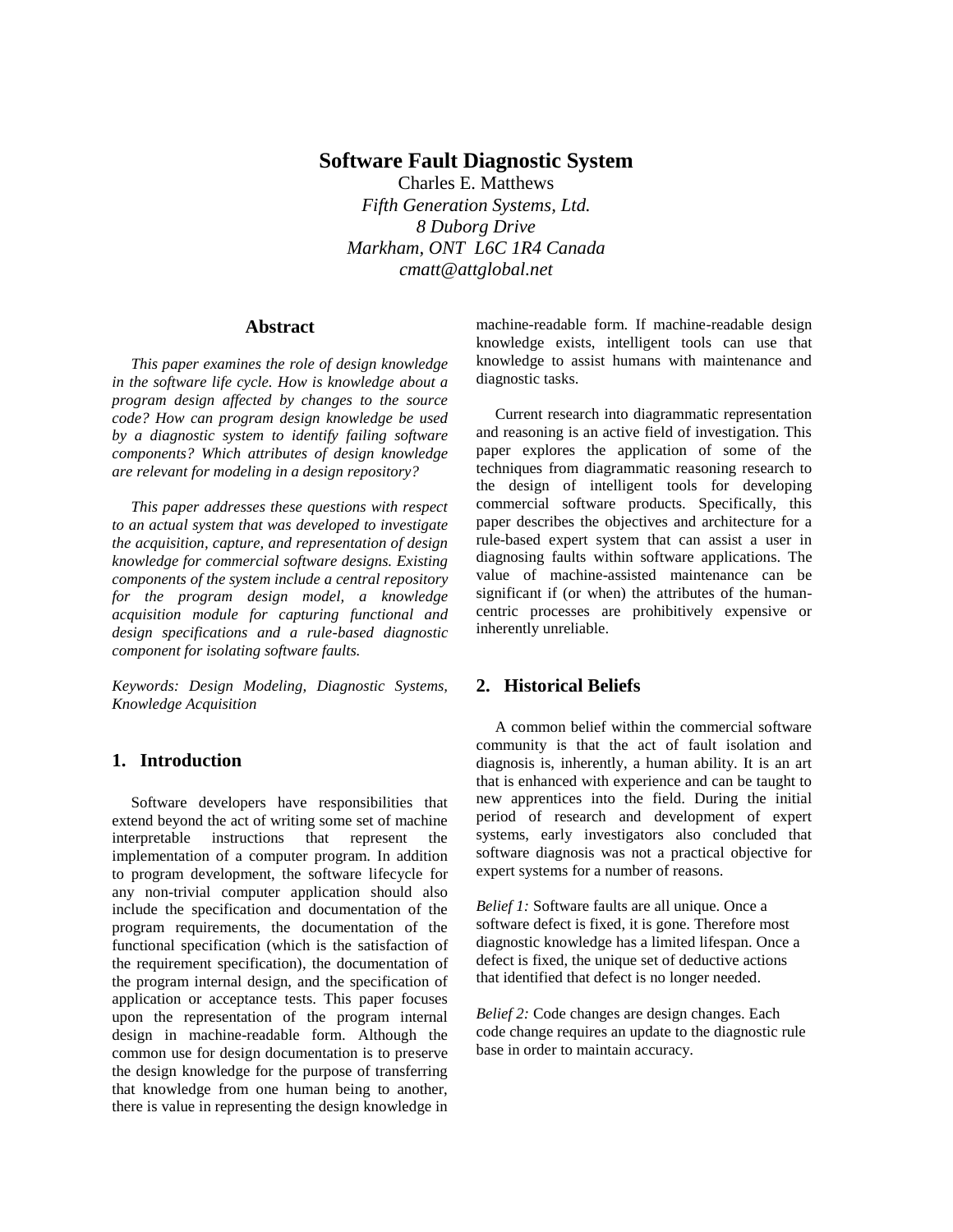*Belief 3:* The cost needed to create a reliable diagnostic knowledge base is prohibitively expensive in time and resource.

## **3. Fault vs. Diagnosis**

A software fault (or defect) is an artifact that exists within the design or within the implementation of the design. The programmer views a software fault as a specific set of source code lines. If the source code lines change, the fault changes – it disappears or becomes a different fault. Therefore, one could say that all software faults are defined as a specific representation of source code. (If the fault is missing functionality, then the fault is a missing representation of source code.) Therefore, software faults are unique.

For example, consider the following sequence of Pascal code. The function **FormatXmlStr** is supposed to search a given string for all occurrences of the **'&'** character, replace each occurrence with the character string **'&amp**;', and return the resultant string. However, an error exists in the first line within the *while* code block.

```
function FormatXmlStr(sIn : string) :
     string;
var
   idx : Integer;
   src : string;
begin
   //
   // Search for the & character.
   //
   Result:='';
   src:=sIn;
   idx:=Pos('&', src);
   while (0 < idx) do
   begin
     // The following line is 
     // incorrect.
     Result:=Result + 
             copy(src, 1, idx) +
             '\;&';
     src:=copy(src, idx+1, length(src)-
          idx);
     idx:=Pos('&', src);
   end;
   Result:=Result + src;
end;
```
The design knowledge that function **FormatXmlStr** represents could be stated as an assertion:

| FormatXmlStr |                      |  |  |  |  |
|--------------|----------------------|--|--|--|--|
|              | has intention        |  |  |  |  |
|              | replace & in string; |  |  |  |  |

This code would translate the input string **'s & t'** into the corresponding string

**'s && t**' which is incorrect behavior. The code will work correctly by replacing the first line of the *while* block with:

```
Result:=Result + 
        copy(src, 1, idx-1) +
        'samp;;';
```
This is only one of the possible source code changes that could correct the fault. In all cases correcting this line of source code removes the fault without requiring any update or correction to the design knowledge for the function **FormatXmlString**. The design assertion for **FormatXmlString** was true before the source code was changed, and it remains true after the source code was changed. Because this particular software fault relied upon the specific line that was in error, this fault was unique to the source code before the correction occurred.

On the other hand, software diagnosis can be viewed as a procedure. In many cases the process of diagnosis is the process of recognizing when a given pattern or sequence of events is incorrect. Diagnosis does not explicitly depend upon the particular source code under examination. Diagnostic rules or procedures can be generically applicable to different faults and source code representations. Diagnostic procedures can also become more efficient when they use design-specific knowledge, but this type of knowledge is not absolutely necessary. Therefore, software diagnosis is not unique.

Consider the following diagnostic rule: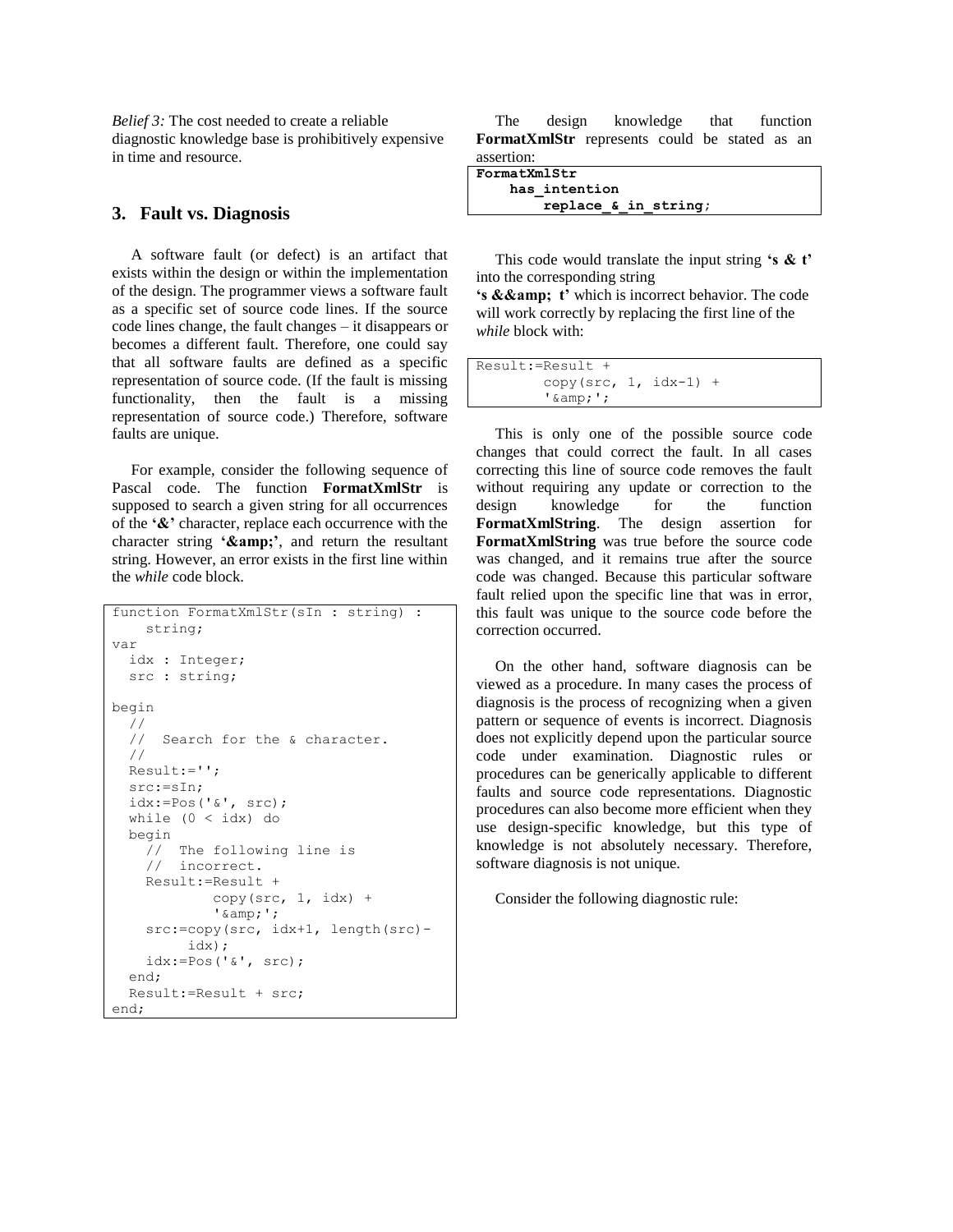```
(defrule r-1 "Diagnostic rule 1" 
   (funcObj (name ?func) 
              (has_intention 
                    "replace_&_in_string") 
              (inputStr \overline{s} \overline{t}")
             not (outputStr "s & amp; t"))
  \Rightarrow (printout t 
        "Function: " ?sub " is failing. " 
        crlf)
)
```
This rule could identify that **FormatXmlString** has a fault by using the previous assertion of design knowledge about **FormatXmlString**. This diagnostic rule does not identify which line in the function is faulty, but it doesn't necessarily need to do so. By identifying which code segment potentially contains the fault, the rule focuses the programmer's attention within the appropriate area of the program.

Multiple faults within the same area of the design can use the same design-specific diagnostic reasoning to identify the different faults. The diagnostic reasoning procedures search for program specific patterns that occur repeatedly for different faults.

### **4. Code Changes vs. Design Changes**

One of the important properties of diagrammatic representations or models is that they represent *abstractions*, i.e., they abstract out some of the information and represent other information. [2] Thus, the nature of an abstraction is that it differs in some fashion from the thing that it abstracts. Therefore, a change to the program code does not necessarily imply the need for a corresponding change to the program code's abstraction, i.e., the design model. As illustrated in the previous example, changing the defective line of source code did not affect the assertion about the program design for the function **FormatXmlString**. In reality, most code changes do not affect the design model.

In a previous study, the author analyzed four years of source code changes to an existing commercial software application. [8] The conclusion from this study was that the majority of source code changes have no effect upon the representation of the design model.

### **5. Knowledge Capture Cost**

The belief that the cost to create a reliable diagnostic knowledge base is prohibitively expensive is based upon two presumptions: (a) the diagnostic knowledge can only be created by the expenditure of additional developer time (a scarce resource) and (b) the minimum amount of time that is necessary to represent any useful diagnostic knowledge is significantly large in comparison to the amount of time that is available.

An essential component for any toolset that uses design knowledge is a knowledge acquisition module that can assist with the task of knowledge capture and representation. The objective of the knowledge acquisition module is to reduce the knowledge capture resource cost. One way that the acquisition module can reduce this cost is to build or to infer knowledge automatically from existing artifacts of the design process.

As an example, consider the design object model for a software program. The object model is an abstraction of the program implementation, it is a normal by-product from most programming projects, and it is design knowledge. Thus, the appropriate toolset can infer design knowledge directly from the object model. If the object model exists in a file, an import utility can read and translate the model into the knowledge representation schema.

In the event that an import utility for the model file cannot be created (e.g. the modeling utility uses a proprietary file format), the knowledge acquisition tool could still reduce the cost for capturing the model knowledge by presenting the designer with some simple question/answer sessions about the model.

# **6. Design Knowledge and Diagnostic Knowledge**

The various roles that design knowledge and models perform within engineering and programming activities is studied widely. Chandrasekaran has defined a Functional Representation framework for describing objects, properties and causal relations. [1] [4] He argues that a precise language is necessary for describing objects, properties and causal relationships. *"When systems fail, reasoning about how to fix them involves reasoning about*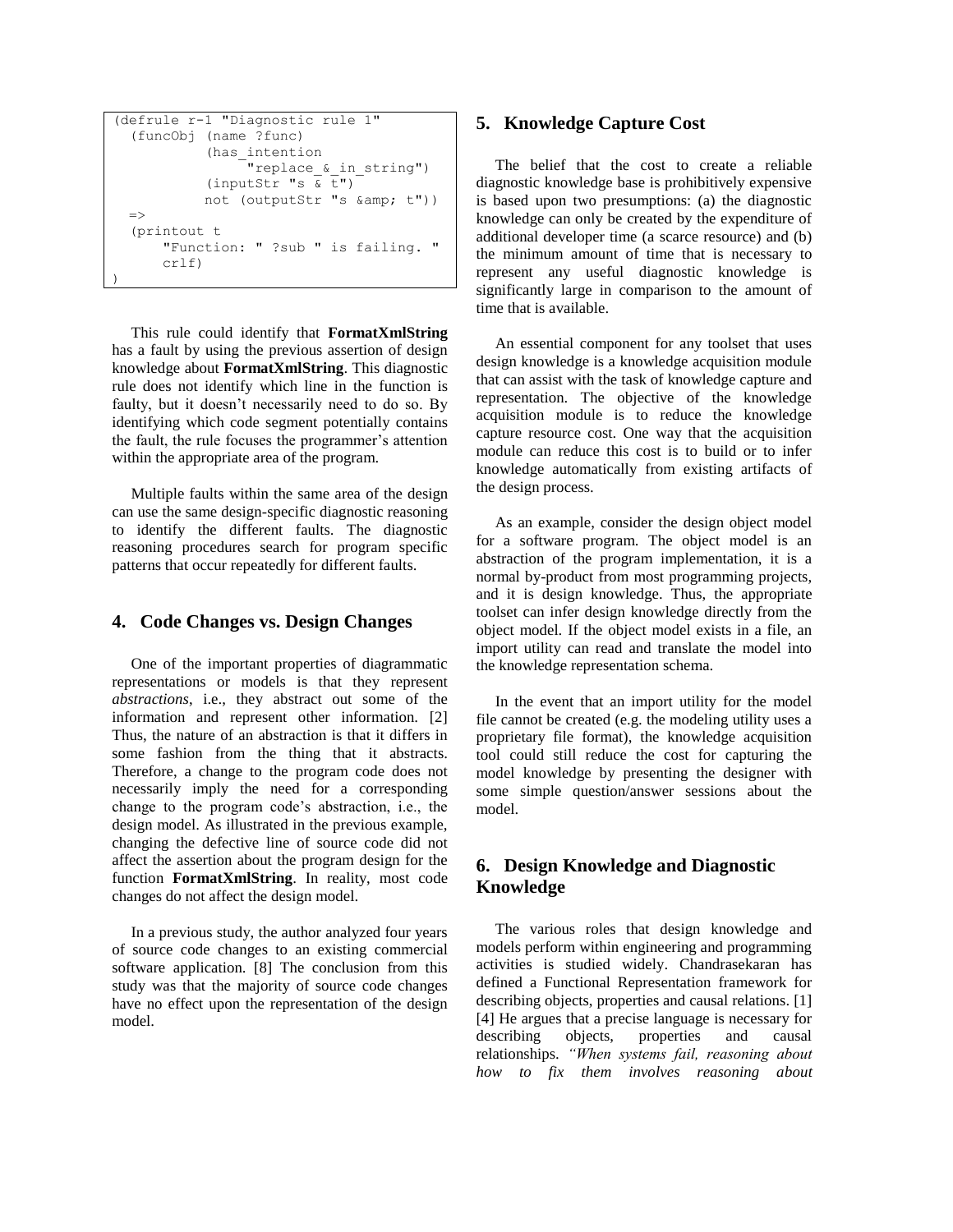*malfunctions. When designers are designing, they look for components that can achieve certain functions. Predicting how systems would behave under various conditions of use or abuse also often requires knowing what the functions of the device are."<sup>1</sup>* Whether or not a formal language is necessary in order to capture "all" functionality and intent for an object, this paper presents evidence that the representation of at least some of the functionality for an object allows some automatic inference of diagnostic knowledge.

Novak asserts that expertise in solving problems is characterized by the ability to set up or to represent a problem. [7] In addition, he uses models of abstract software components to investigate the task of automatic program generation. [9] *"We argue that real programs are based on the use of multiple views of data, and indeed, that multiple views of actual objects as different kinds of abstractions are common in design problems of all kinds."*<sup>2</sup> This paper contends that it is possible to represent the different abstractions to which Novak refers as part of the design model. Even if the design model fails to encode all of the different abstractions for an object, the features that are encoded are available for diagnostic use.

In all of these cases, design knowledge or models are the essential component to studying how objects and devices interact in complex systems. The representation of knowledge identifies the constraints that define the interactions. This paper asserts that similar constraints are identified and represented that aid in diagnostic tasks for software faults.

# **7. Program Modeling**

It is fairly easy to conceive of a knowledge base in which the rules for diagnosing faults are customized and tightly coupled to the particular device/program that is being analyzed. Essentially, most model-based reasoning systems take this approach. The drawback is the direct dependence of the diagnostic rules upon the device model.

An alternative approach is to identify meta-rules that are generically applicable to the problem domain. When the design-specific knowledge is added to the knowledge base, the interactions

between the design-specific knowledge and the metarules produce a diagnostic knowledge base for the application. Obviously, the critical aspect of this approach is the identification of appropriate metarules. If the rules are too generic, then it is difficult to achieve good diagnostic performance. If the rules are too specific, then the knowledge base is coupled too tightly to a specific design – increasing the difficulty in maintaining the knowledge base as the design changes and evolves.

A deep and thorough understanding of the problem domain must guide and influence the definition of the meta-rules. However, the meta-rules do not necessarily need to encompass all possible aspects of the problem domain or all possible design models that could be defined for that problem domain. The minimum sufficiency for the meta-rules is that they must cover all design modeling constructs that are used by the specific design that is being modeled. Let us examine some of those constructs.

**Subsystem Packaging:** A common practice for large applications is to modularize and group modules of similar features and functions into the same package. These packages may be called subsystems, components or libraries. The particular term is unimportant. The relevant aspect is that the features and functions within the package have an inherent similarity.

For example, to identify the subsystems within an application, use the following description.<sup>3</sup>

```
(system 
     (has-name Coverscan)
     (has-subsystems 
         (GUI, SDM, AS, RGM, IPC))
```
)

 $\overline{a}$ 

**Subsystem Message:** One of the commercial designs that the author studied was a multi-threaded system. Each of the thread streams was a separate subsystem, and they communicated with each other by sending messages to an intra-process controller that queued the messages for execution for each thread. Because this messaging mechanism was an essential element in the design model, the diagnostic rules needed to account for it.

l  $^{1}[1]$  p. 1.

 $^{2}$  [9] p. 9.

<sup>&</sup>lt;sup>3</sup> The sample model representations that appear in this paper are representations only. Do not attach much importance to the particular syntax of the language. The purpose is to represent the intent of the model rather than how to propose any specific modeling language.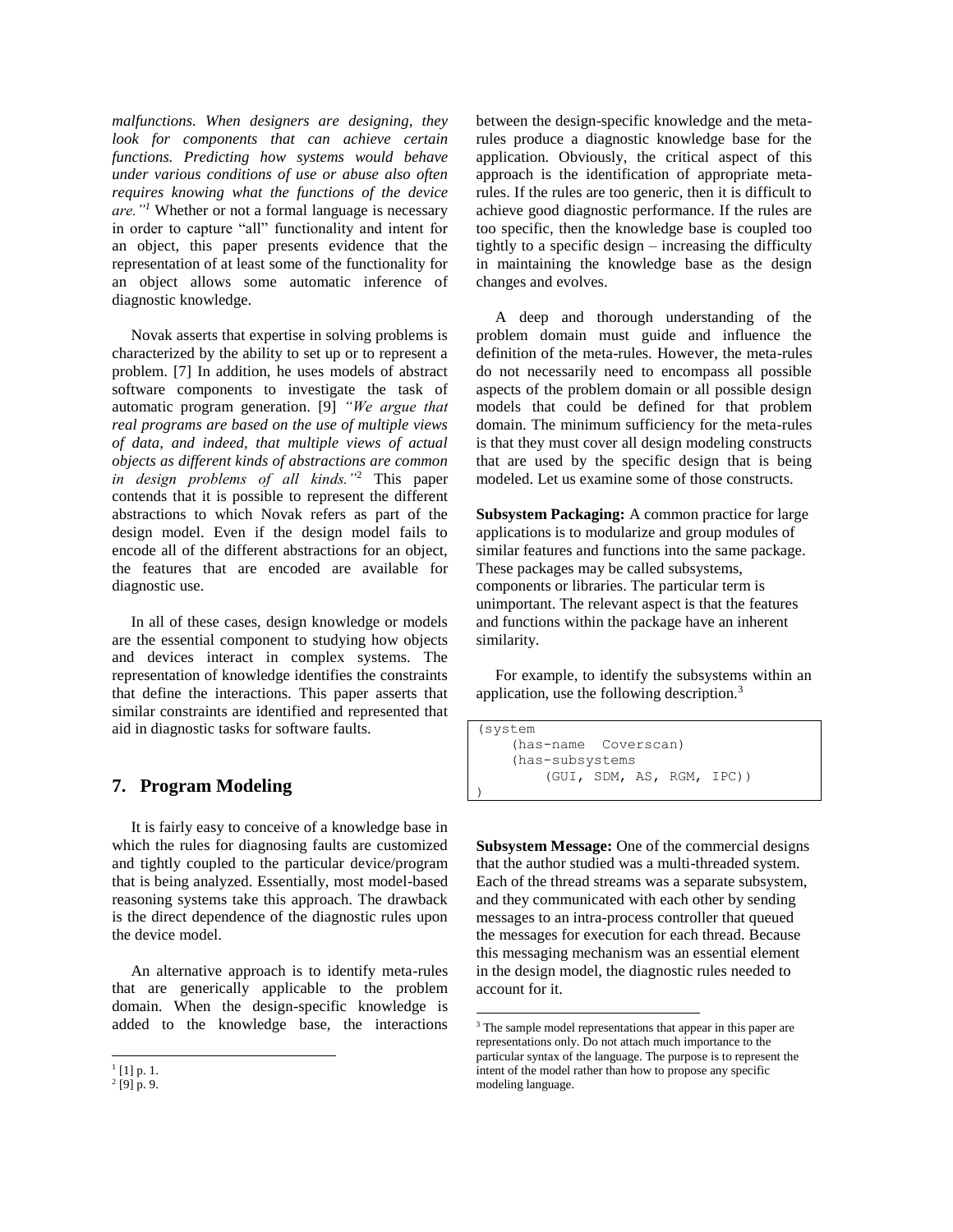```
(subsystem
     (has-name SDM)
     (handles-message 
          (LoadFileMsg, 
          LoadHeaderMsg, 
           GetRegionInfoMsg,
           SelectForAnalysisMsg))
)
```
**External Interface API:** When a collection of functions or classes is packaged into a library, the library often publishes its external interface. This external interface identifies those functions and classes that are available for access by other users.

```
(library 
     (has-name libACV) 
     (has-proc 
          (dwACVSetup, 
          dwACVSetCheckValue, 
          dwACVClose))
     (has-class (CacvObj, CacvCounter))
)
```
**Asynchronous Events:** Event handling is a common requirement for many applications. Almost all GUIbased applications implicitly handle the common windowing events, e.g. mouse actions, screen painting, etc. However, some applications need to respond to explicit events like serial communication I/O operations and program interrupts from special purpose hardware equipment. Most likely, the model must account for all of the explicit events. The model could ignore many of the implicit windowing events. However, the model should account for any windowing event that initiates any significant processing. The decision point for deciding which events are important enough to model is left to the designer.

```
(subsystem
     (has-name GUI)
     (handles-event 
          (ReqLoadDesign, 
           ReqAnalyze, 
           ReqLoadRegion))
)
```
The objective for the model representation is to represent the design model in programmatic form. For an object-oriented design, it is possible to describe the class hierarchy and the class interrelationships. For subsystems or library modules, identify the external interface: subsystem messages, library APIs, common library routines, etc. Identify the mechanisms by which the outside world communicates with the subsystem and, in return, how it communicates with the outside world.

# **8. Generic diagnostic rules**

The expert systems literature contains a number of references to different meta-rules for diagnosing faults in complex systems. [6] Some of the simpler rules are:

- 1. Divide and conquer If you know the expected path of reasoning, select a point in the middle. If the parameters appear correct at the focus point, the problem probably occurs later in the reasoning path.
- 2. Causal analysis If you see this, you must do that.
- 3. Case-based reasoning (lazy inference) The previous time when I saw this, the problem was that.
- 4. Easter egging Browse around. Look for problems.

Another class of meta-rule is known as a *Focus of Attention Heuristic*. [10] The focus of attention rule starts with a set of possible faulty components and reduces that initial set to a smaller set by the elimination of those components that have a low probability of occurrence. For example, assume the following design assertions: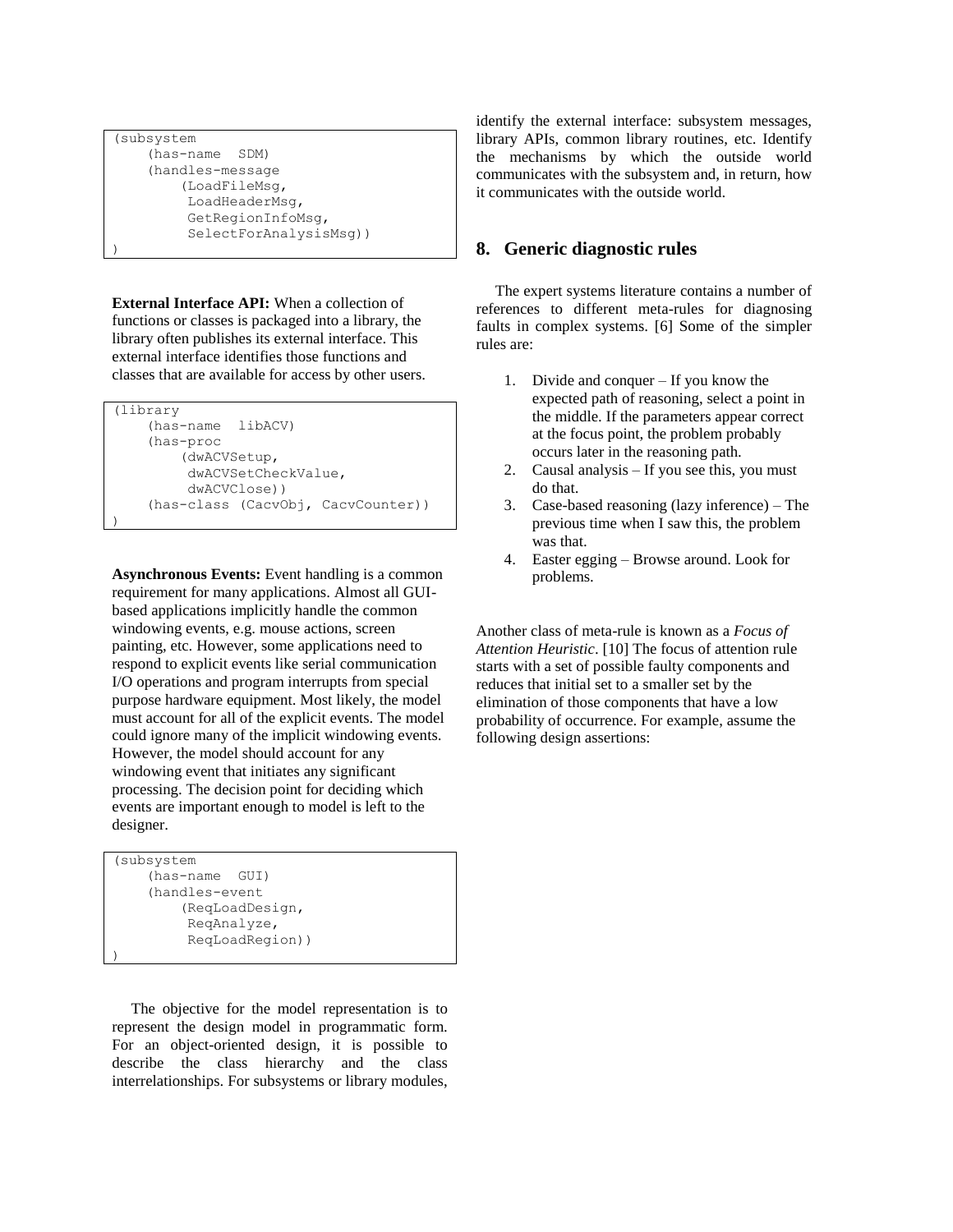```
(subsystem
     (has-name SDM)
     (handles-message 
          (LoadFileMsg, 
           GetRegionInfoMsg))
)
(subsystem_message
     (has-name LoadFileMsg)
     (is-implemented-by 
          (ClearGlobalInstanceLists, 
           ssOpenDsnFile,
           ReadFileInfo))
)
(subsystem_message
     (has-name GetRegionInfoMsg)
     (is-implemented-by 
          (HandleGetRegionInfo 
           ssInitSelections, 
           GetDefinedModulesList, 
           copydbpkg, 
           GetStateMachineList, 
           MakeRootObject, 
           SearchForModuleNames, 
           copydbobj, 
           copydbmod))
)
```
According to these assertions, the subsystem **SDM** handles two messages – **LoadFileMsg** and **GetRegionInfoMsg**. These messages are implemented by the functions listed in their respective **is-implemented-by** attributes. If no other information is available other than the statement that the **SDM** subsystem has a fault someplace, then all of the code within that subsystem could be the source for the fault. However, if it is known that the fault symptoms appear when the subsystem is processing the message **LoadFileMsg**, the user should focus attention upon the functions involved in implementing **LoadFileMsg**. There is no claim that the fault source will truly be found within this set of functions – only that it is most appropriate to focus attention upon them until additional data focuses attention somewhere else.

### **9. Conclusions**

Two significant benefits occur if the design knowledge for a software system is available in machine-readable form. First, large software systems are, by their nature, extremely complex. As systems grow in complexity, the number of possible interactions between the different parts of the system tends to grow, also. After some point it becomes extremely difficult for anyone to understand and to manage the complexity of the software without assistance. Paper documents and class diagrams provide some assistance, but the ability to navigate the actual software by encoding the design knowledge should provide significantly better results.

Second, a characteristic of the software industry is: the individuals who are responsible for diagnosing, maintaining, and extending a software system, are rarely the same individuals who originally designed and implemented the system. Even if the programmers remain with the same company, they are transferred to other projects. Their knowledge about the design of the system is lost – unless that knowledge is documented in some fashion. If the design knowledge is documented such that it is machine-readable, then intelligent programs can be built that use that design knowledge to assist the programmers who must diagnose or evolve the software.

### **10. Future Directions**

The author has developed a knowledge-editing tool for specifying the design knowledge for a system. The editor exports the design knowledge either as an XML file or as a CLIPS<sup>4</sup> file of *deffacts* statements. An embedded CLIPS expert system acts as a diagnostic assistant to a user who is debugging a software fault in the design. The expert system reads the design knowledge file, queries the user for initial symptoms and guides the user to the area of the design that is most likely causing the fault.

The knowledge editor needs to be enhanced with a dialog generation module. This module will contain domain-specific rules. These rules provide two functions: a) initiate question/answer sessions with a program designer for the purpose of acquiring the design knowledge, and b) implement model constraints that check for the existence of inconsistent or incomplete design knowledge.

The diagnostic assistant needs to be embedded within a graphical interface. The current system is command-line driven. The future system will display

 $\overline{a}$ 

<sup>4</sup> The C Language Integrated Production System (CLIPS) is an expert system shell. Originally developed by NASA in 1985, the current system is maintained as public domain software.